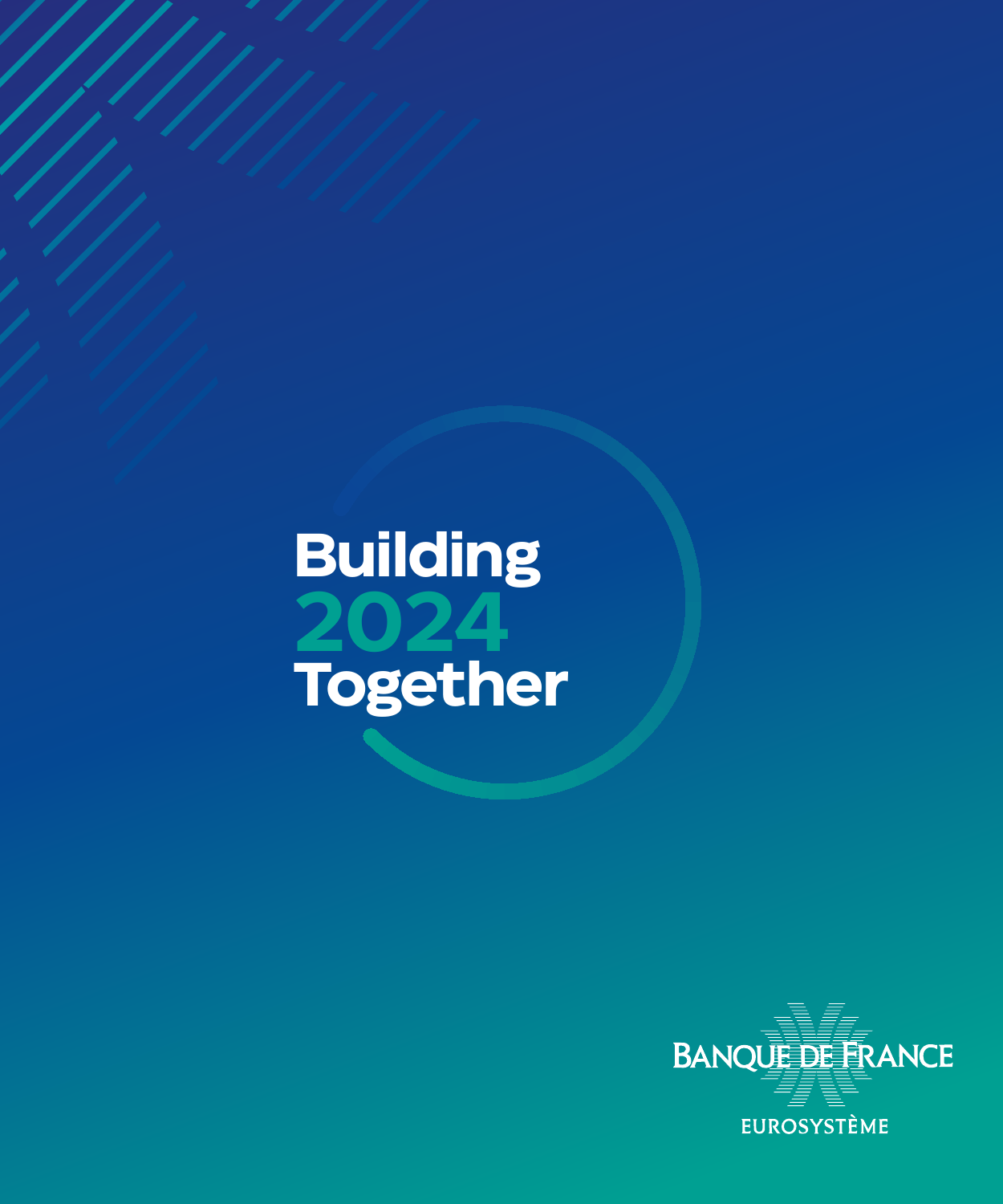# GOVERNOR'S FOREWORD

**"Building 2024 Together"** is an exceptional strategic plan in many respects. It has taken shape in the midst of an unprecedented pandemic, which has in turn triggered a brutal economic crisis that we now need to tackle head on. It is a commitment to the future in an uncertain world, where we need to set objectives while at the same time remaining humble – because if this crisis has taught us anything it is how little we really control. Lastly, and more specifically, it is exceptional because it concerns our Banque de France – an institution that is resolutely turned to the future, but at the same strongly attached to its traditions.

#### **It is essential that we maintain our**

**course,** especially in times of turbulence. We know that public money is precious and we know that we have a twofold obligation, of exemplarity and solidarity. These are not just empty words, and each of us can see that the work we do – even remotely – extends far beyond the scope of our day-to-day tasks. Beyond monetary strategy, financial stability, services to the economy and society: our actions serve to help fellow citizens overcome their difficulties, create jobs and strive for greater social justice, in a world that is increasingly mindful of its obligations towards future generations. We need to be accountable, not just to the State Auditors, but to society as a whole.

\*\*

The Banque de France's strategic plan, **Building 2024 Together,** is all of this. But it is also about our capacity to adapt and evolve, which we already demonstrated in 2016-20.

**The completion of the Ambitions 2020 plan** shows that we have succeeded in keeping our promises. We have reached

or surpassed all ten targets originally set under the plan, and transformed our branch network on an unprecedented scale. We have recruited, invested and innovated. We have improved our visibility and our image with the outside world, and asserted our presence and legitimacy with the general public.

So why set a new course, for 2024, when there are so many uncertainties? Precisely because of them: when the outlook is unpredictable, it is more important than ever to have some clarity over the future. To face the challenges head on and turn them into opportunities for the Bank, rather than sitting back and waiting for them to hit us. And to better respond to the concerns of our fellow citizens in a changing world. They trust us. And with that trust comes an obligation to anticipate and to act.

We took as a starting point **our basics:** our missions, also called the "3S's" – monetary strategy, financial stability, services to the economy and society; and our values – independence, expertise, openness, sustainable performance and solidarity.

We then identified the main challenges raised by our environment, and from there built **four strategic objectives**, embodied in **thirty actions** – half as many as in 2016, to make our approach simpler and clearer.

\*\*

The first two strategic objectives concern **the broadening of our efforts for France and Europe.** Thanks to our independence and expertise, we want to support the economy. We want to play a standard-setting role in monetary policy and supervision, while responding to the climate-related and technological challenges of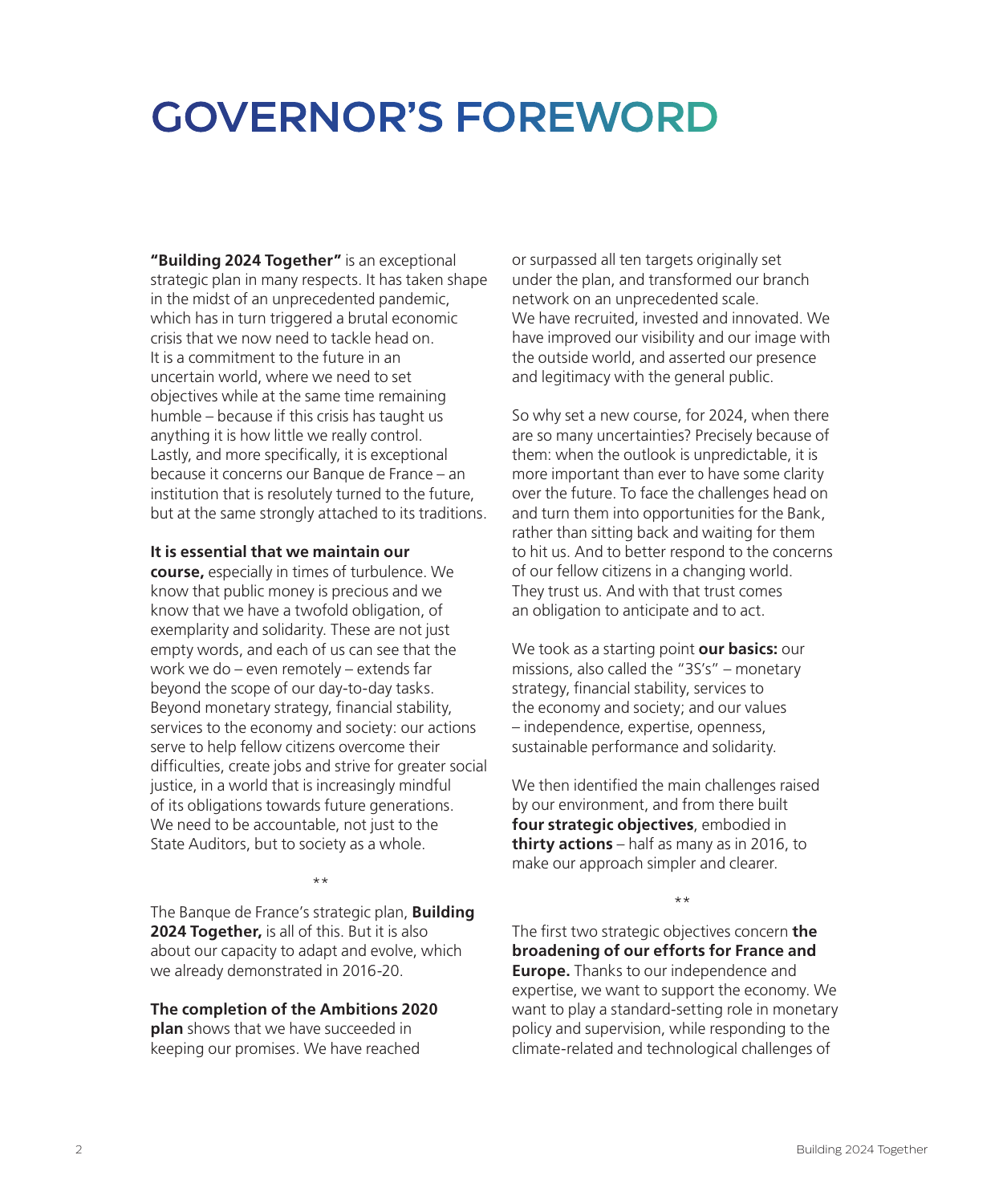our time. In the face of technological disruption, we are committed to guaranteeing freedom of choice and modernisation in the field of payment instruments – from cash to digital payments. Building on our consolidated regional network and our increased proximity to local economic players, we want to do more for SMEs, VSEs and individuals, to help improve their financial inclusion and financial literacy. To boost their confidence, we need to be better equipped to communicate with all types of audience. This openness also extends to Europe, where we intend to use our strengths to bolster the Eurosystem and the banking union.

#### The last two objectives concern **our internal functioning, its resilience and its efficiency.**

Drawing on the successful adaptations made to tackle the pandemic in 2020, we plan to optimise our resilience and performance, thanks notably to our support functions. We want to be a company that is sustainable, both in our working environment and our investment choices. We also need to innovate in our information systems to keep our businesses aligned with accelerating technological change.

The Banque de France's strength lies first and foremost in the women and men that work for it. Mindful of this, we intend to renew **our social pact** to continue attracting and retaining talent. We want to further simplify working methods in order to empower teams and capture synergies. We also plan to provide more personalised HR guidance.

To support the economy, one of our core actions is to make payment instruments, including cash, more secure and more accessible, while also preparing for the possibility of a central bank digital currency. We are committed to innovating and providing better guidance

for entrepreneurs as they emerge from the crisis, and we have set ourselves a target of being **carbon neutral** by 2030.

\*\*

These examples are illustrations of our **concrete commitments.** We shall track our success using clear indicators of our results: at least 90% of users must be satisfied with our services, more than 4 million citizens must be provided with information or assistance on financial inclusion. Our online Q&A sessions, "*La Banque de France à votre écoute*" ("The Banque de France Listens") – which have already attracted 80,000 viewers – are emblematic of our new initiatives, which are targeted at all areas of activity, and at all audiences.

**For staff,** we will renovate all our branch network premises, improve workstations and encourage digital sobriety. We will measure satisfaction levels on a regular basis, and we will also significantly reinforce our HR support.

We will roll out these actions while also being **exemplary in the management of our resources**: a moderate adaptation of our staff numbers coupled with significant recruitment; stable operating expenditure to provide scope for major investment.

We have demonstrated **our commitment to transforming the Banque de France, for the benefit of our country and of Europe.** It is this driving force, in an uncertain world, that anchors our confidence, and it is this confidence that will carry us forward and ensure our continuing success over coming years. If we appear to be aiming high again, it is because we have already shown what we are capable of. Let's keep up the good work, together.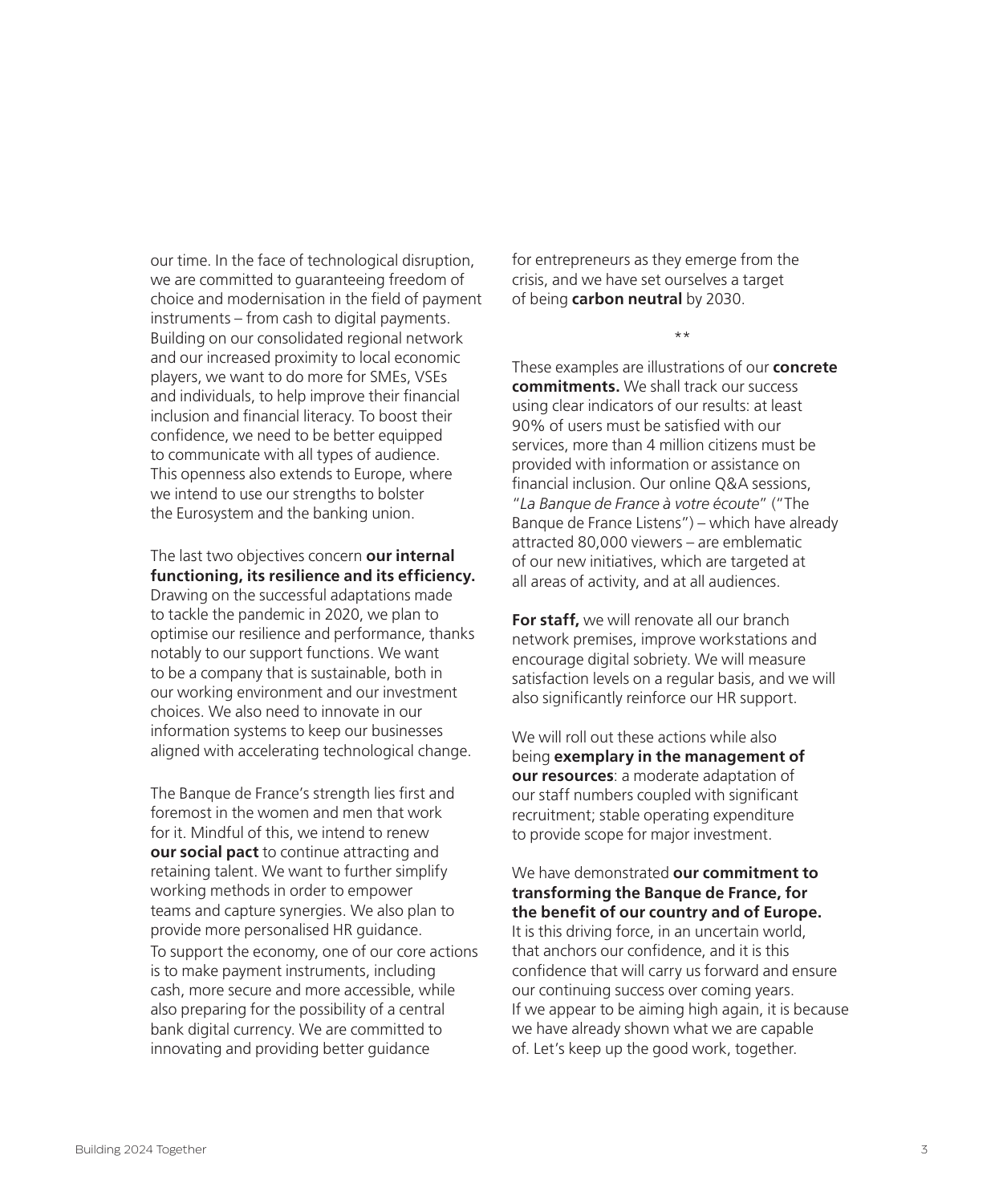### OUR STRENGTHS **TODAY**





Monetary strategy Financial stability Services to the economy and society



Independence Expertise Openness **Solidarity** Sustainable performance

### A SUCCESSFUL ACCELERATION OF OUR TRANSFORMATION, THANKS TO THE AMBITIONS 2020 PLAN

#### "We have reached or surpassed all ten targets originally set under

the Ambitions 2020 plan, and transformed our branch network on an unprecedented scale. We have recruited, invested and innovated. The process has not been without its difficulties, and we need to remain **humble**; but I think we can genuinely be **proud of** what we have achieved."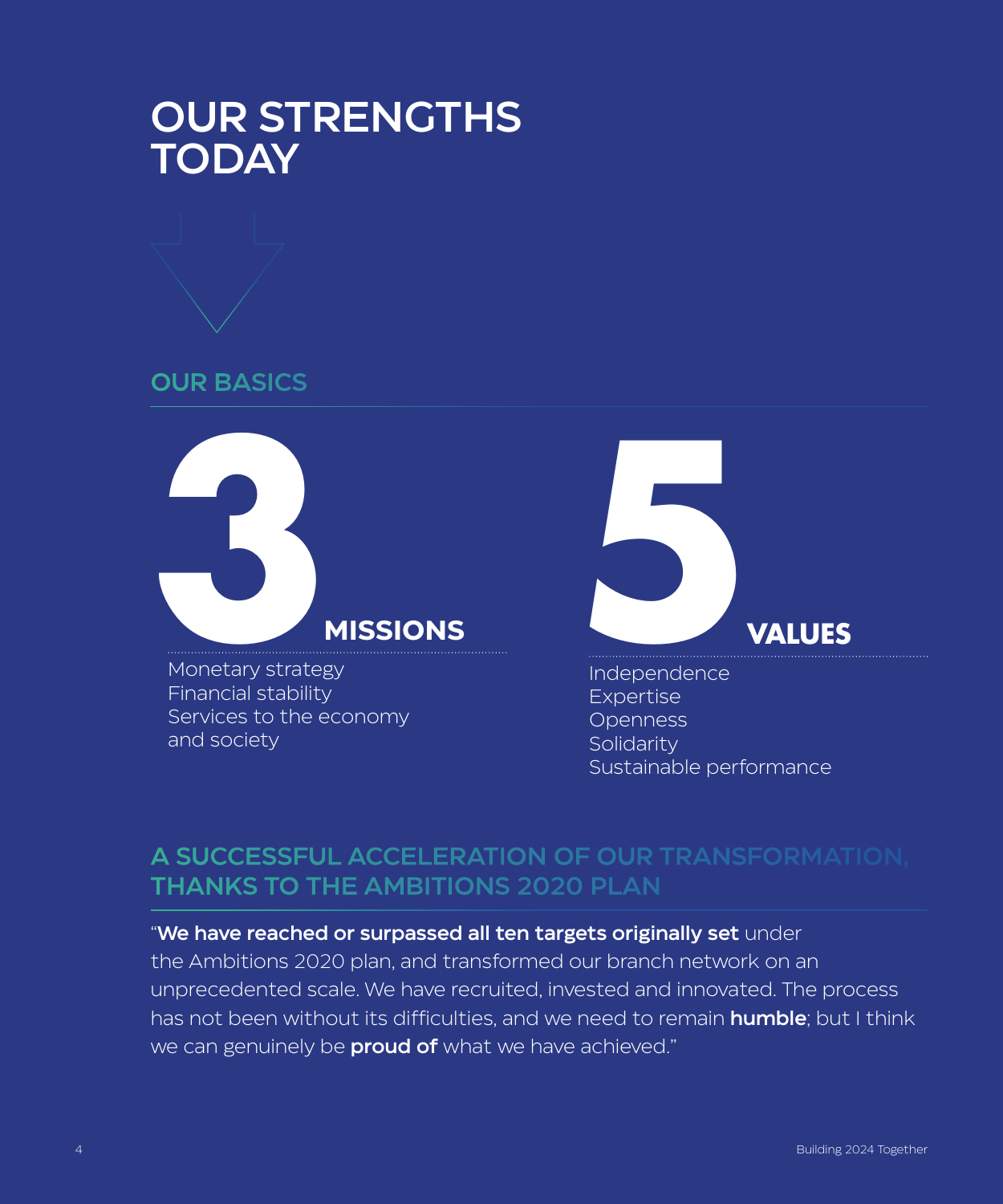### OUR CHANGING ENVIRONMENT



"So why set a new course, for 2024, when there are so many uncertainties? Precisely because of them: when the outlook is unpredictable, it is more important than ever to have some clarity over the future. To face the challenges head on and turn them into opportunities for the Bank, rather than sitting back and waiting for them to hit us."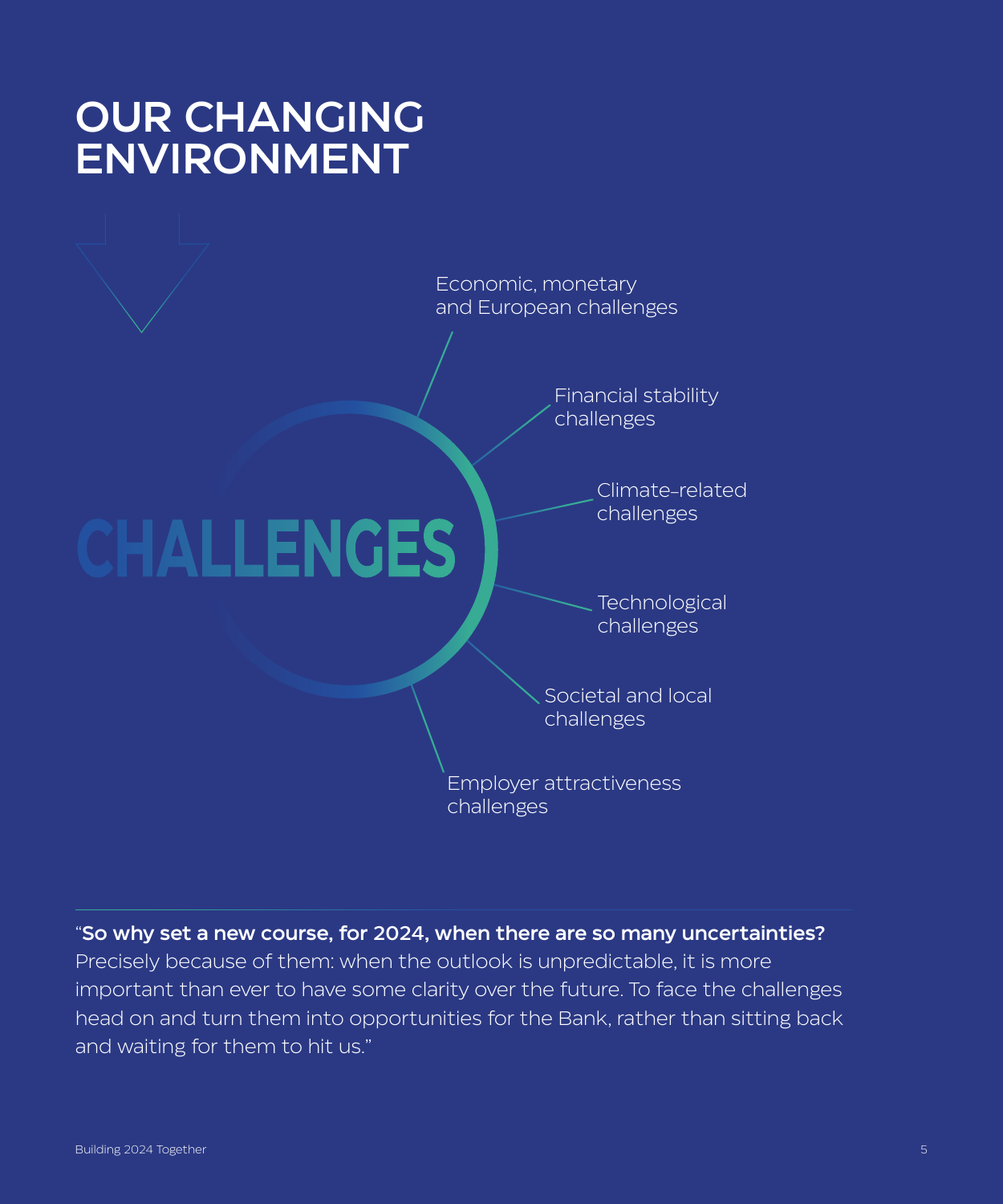# A PLAN TO REINFORCE…

### … our services to French society and Europe

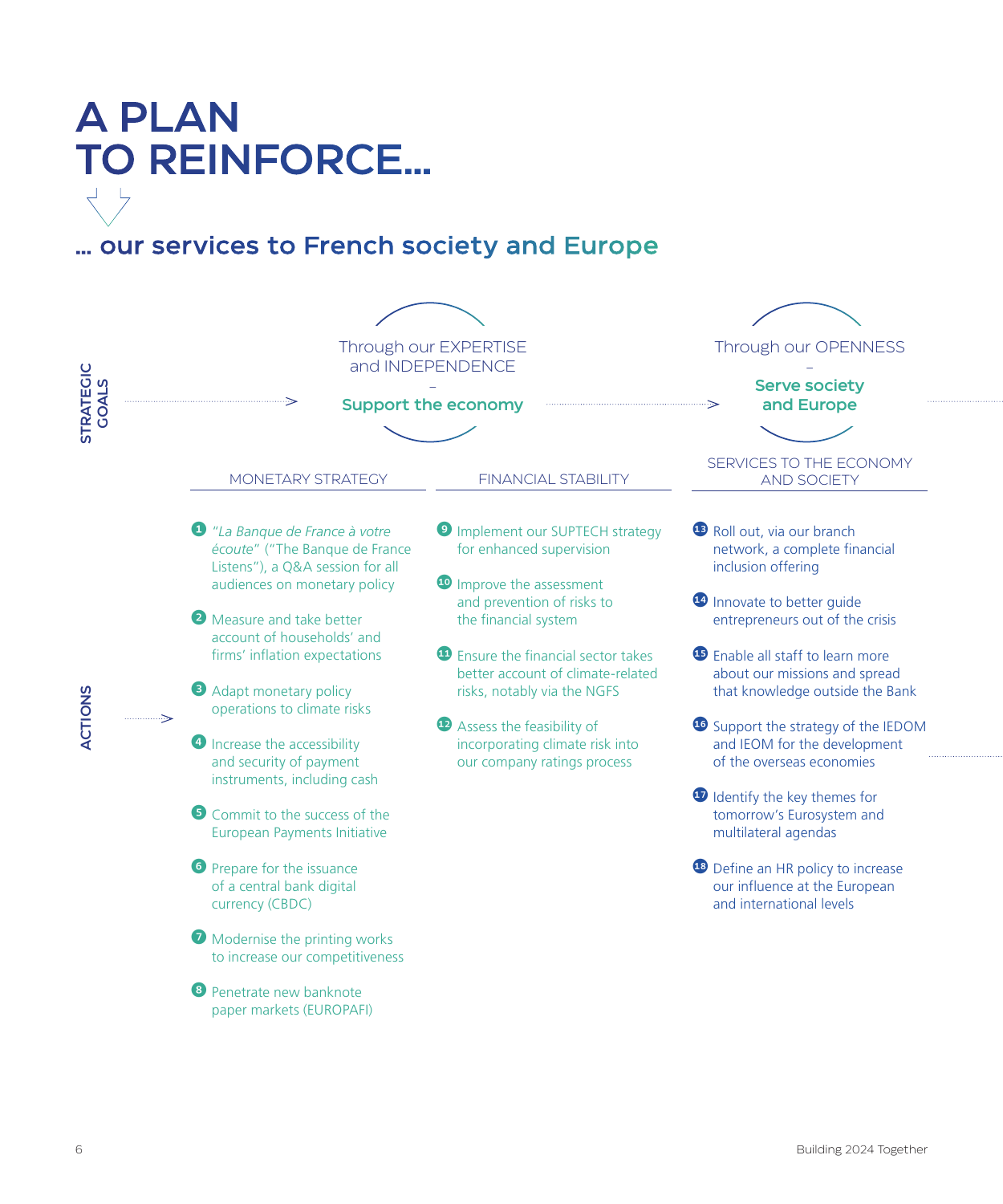#### … our internal resilience and performance